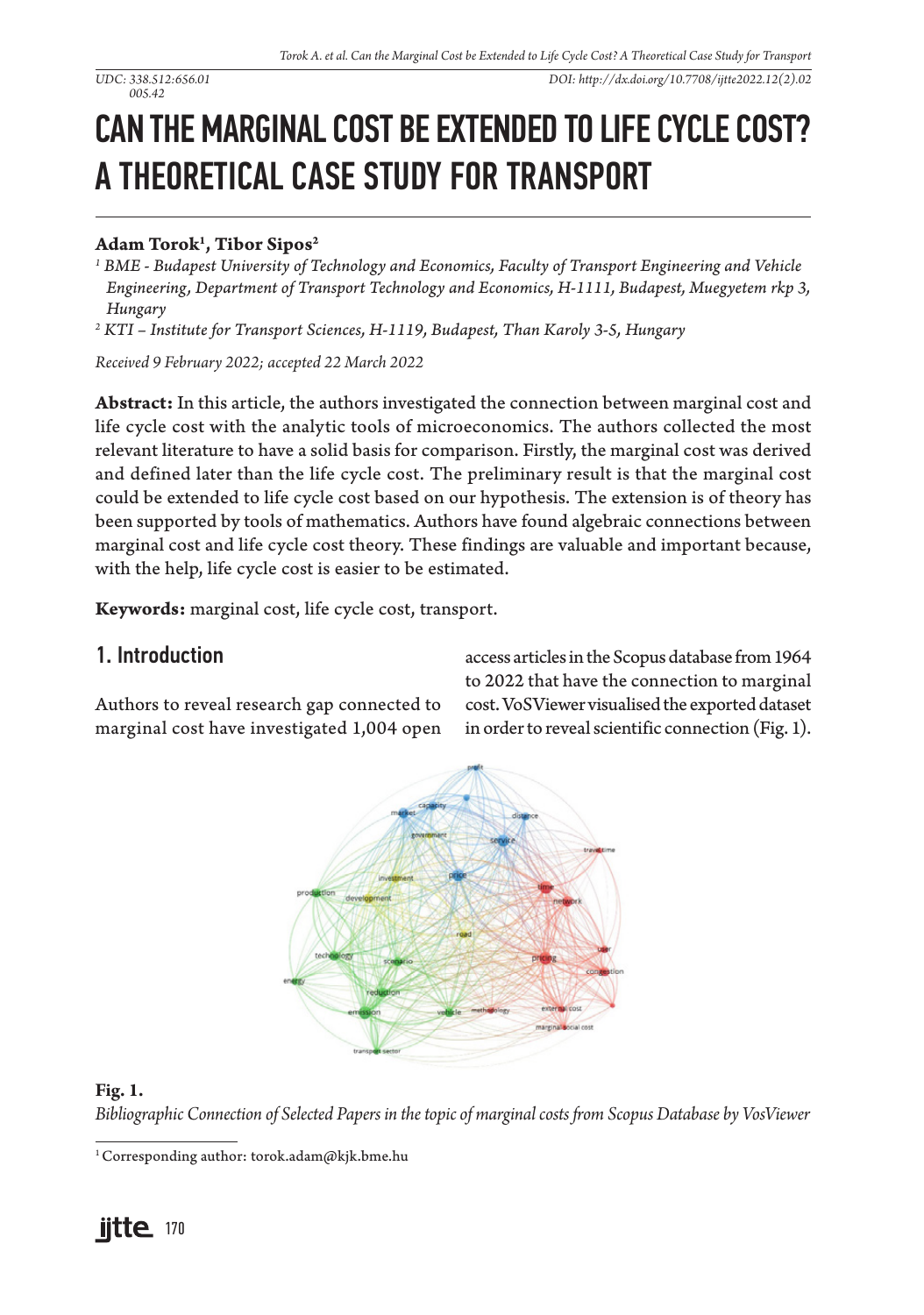The statistical analysis of articles showed that four clusters of scientific papers could be distinguished. With green colour the cluster about emission and energy reduction. The second one with red colour is about congestion pricing and travel time. The third one with blue colour is about capacity optimisation with pricing. The smallest fourth cluster is about road infrastructure development. These were

the key areas where marginal costing has played an important role since 1964 based on Scopus.

After this, the authors also investigated 1,225 open access articles in the Scopus database from 1988 to 2022 that connect to the life cycle. VoSViewer visualised the exported dataset in order to reveal scientific connection (Fig. 2).



**Fig. 2.** *Bibliographic Connection of Selected Papers in th topic of life cycle from Scopus database by VosViewer*

The statistical analysis of articles showed that 3 clusters of scientific papers could be organised. With green colour, the cluster about life cycle assessment and environmental impact or environmental performance. The second one with red is about emission reduction, electricity, greenhouse gas emission and energy consumption—the third one with a blue, separated cluster about batteries' life cycle. Based on Scopus, these were the key areas where life cycle played an important role since 1988.

Based on a review of the literature, these two economic phenomena may have common interests, which may also arise in the transport sector. Transportation

services cover moving goods, from one place to another. A comprehensive and clear cost model could be defined that reflects shipping costs and the impact of transport. The usage of complex cost model could be largely influenced by raw material price, the changes in labour productivity and average wages. Cost function also depends on cost allocation unit (Zöldy and Zsombók, 2018), (Ivković, Čokorilo, Kaplanović, 2018). Cost models set up for trucking companies make more sense if they are structured according to the fleet structure, for example vehicle weight category (Ďurišová, 2011). Here we summarize the fundamentals of the marginal cost curve. For this reason, it is necessary to firstly define the fixed cost curves (FC) curve eq. $(1)$ :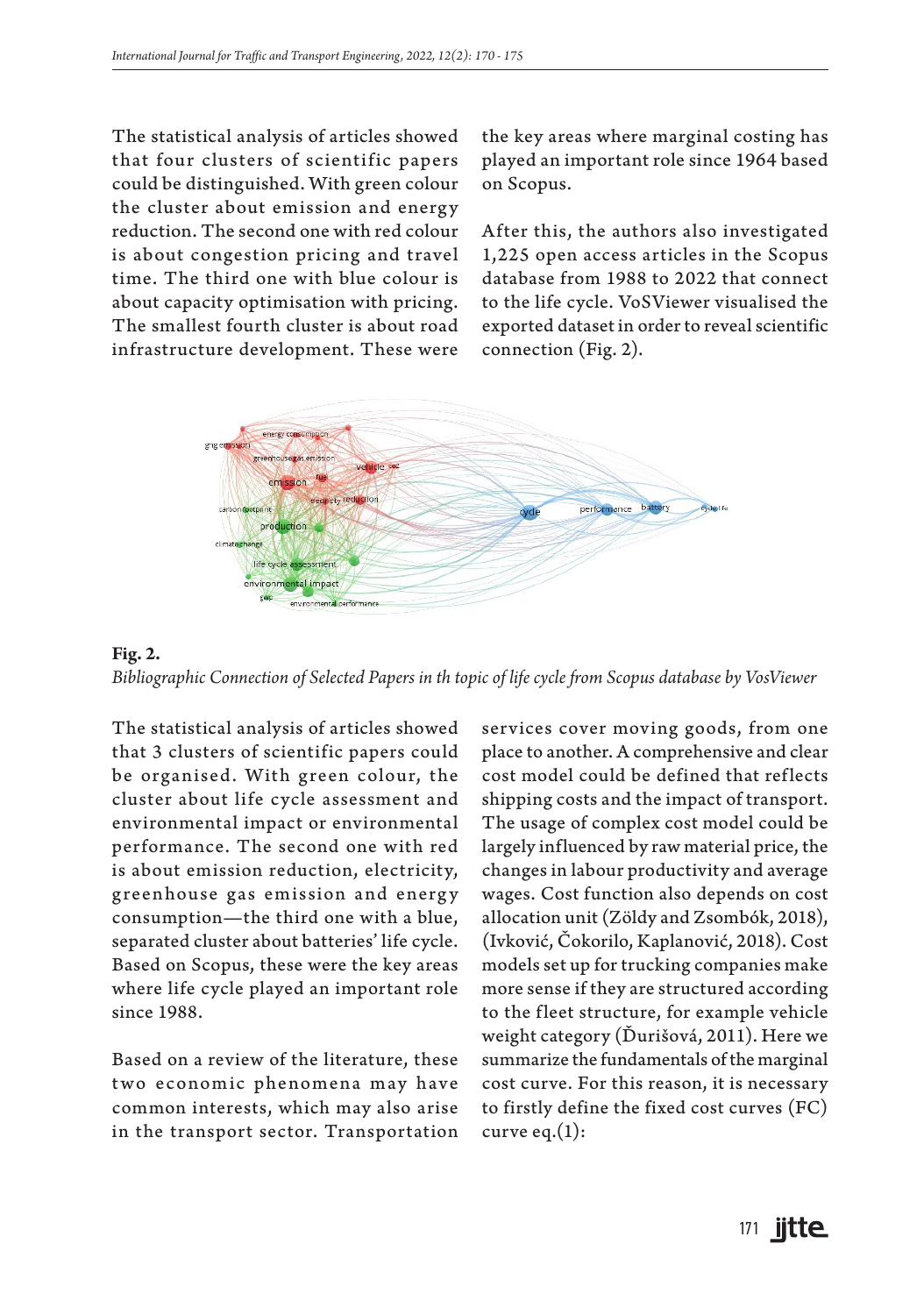$FC = constant$  (1)

FC is independent of the dependent variable, for instance, in transport from time [h], performance [pkm], or distance [km]. Then secondly, the variable cost (VC) needs to be defined – in the simplest case, it is linear  $eq.(2):$ 

$$
VC(q) = a \cdot q \tag{2}
$$

where VC is dependent from q,  $\alpha$  is regression parameter (in the linear case  $\alpha$  is slope). Please note that is the simplest linear model. All more sophisticated models influence cost modelling. Variable and fixed cost is considered together as the total cost (TC), which could be written algebraically eq.(3):

$$
TC = VC + FC = \alpha \cdot q + FC \tag{3}
$$

According to the Microeconomic Theory for Social Sciences book, average costs could be divided into the average fixed cost (AFC) and average variable cost (AVC). Average fixed cost is considered fixed cost per one unit of production, and variable cost per one unit of production is called average variable cost. For further analysis, average cost curves are not critical; therefore, one must analyse the incremental cost for an incremental unit of production (Ficzere, 2021; Ficzere, Borbás and Török, 2013). This is marginal cost (MC) (4):

$$
MC (q) = TC(q)' = \lim_{q_0 \to q_1} \frac{TC(q_1) - TC(q_0)}{q_1 - q_0}
$$
 (4)

Since the fixed cost part disappears after taking the derivative, the fixed cost does not affect marginal cost. Moreover, please note that if variable cost is linearised model, then derivate of the linear model gets simplified to constant, the slope of linear. Let us now turn to life cycle cost (Nadanyiova *et al.,* 2020b). Nowadays, in the life cycle sustainability assessment (LCSA), it is considered to have social, economical in addition to environmental aspects (Klöpffer, 2008; Zamagni, 2012; Nadanyiova *et al.,* 2020a)  $eq.(5):$ 

$$
LCSA = LCA + LCC + SLCA \tag{5}
$$

LCA stands for Life Cycle Assessment, which aims to quantify all environmental costs. LCC stands for Life Cycle Cost and aims to quantify all product life cycle costs. SLCA means Social Life Cycle Assessment which aims to assess social impacts throughout the life cycle (Fauzi *et al.,* 2021). According to the literature, several variants of the LCC can be distinguished. Environmental LCC is compliant with LCA in terms of system boundaries, functional blocks, and methodological steps. Finally, societal LCC involves the monetization of other externalities, including environmental and social impacts (Pomucz and Csete, 2015). Since LCCs accumulate costs over their lifetime, it should be taken into account that cash flows occur at different times. This makes analysis and comparison difficult for two reasons. First, prices vary based on market dynamics. For example, it is likely that all of the costs, raw material, labor, and fuel will change from year to year. Over the long term, the total price of goods is constantly changing. The LCC wants to compare costs based on the different base year, so all costs when comparing need to be adjusted for same basic year, therefore discount ratio has been introduced.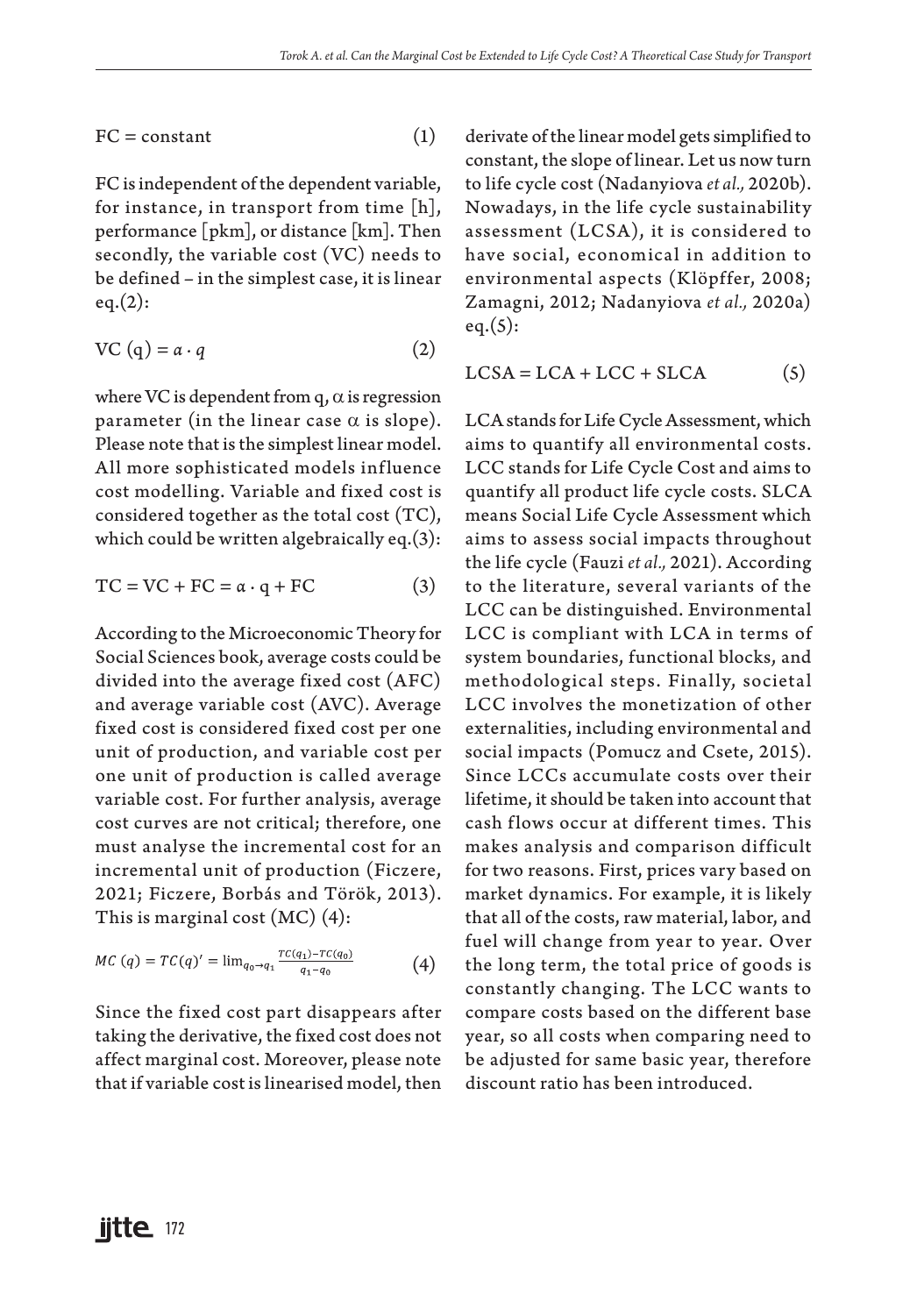

**Fig. 3.** *The Life Cycle of the Product*

For merging the theories, one should notice that marginal cost theory covers the usage, production or consumption (Rothengatter, 2003). For instance, the polluter pays principle or the marginal cost-based road tolling (Martin, and Thoresen, 2015). Therefore, eq. 4. could be considered the incremental cost for an incremental unit of a road vehicle or the incremental unit of transport performance (Maffii *et al.,* 2010). Can this theory be extended to the whole life cycle? Based on the authors' opinion, it is possible. Please note that marginal cost until nowadays was defined only for production or for usage (Simoni *et al.,* 2015). Therefore, as one concentrating on a single unit in life cycle cost theory now performance or unit-based it has to been changed to time basis eq.(6):

$$
\int_0^T MC(t)dt = \int_0^{t_1} MC_1(t)dt + \int_{t_1}^{t_2} MC_2(t)dt + \dots + \int_{T-1}^T MC_T(t)dt
$$
\n(6)

*MC* is the marginal life cycle cost  $\lceil \frac{\epsilon}{\mu} \rceil$  $MC_{i}$  is the part of marginal cost  $\lfloor \epsilon / \text{unit} \rfloor$  $t_{\scriptscriptstyle \hat{i}}$  is the time period of the life cycle  $\lfloor \text{h} \rfloor$ 

where [0..T] interval is the total life cycle,  $[0..t]$  interval could be design,  $[t_1..t_2]$ interval could be planning, etc. Please note that time intervals could differ and are not necessarily equidistant  $\sum_{i=1}^{T} t_i = T$ .

### 3. Results and Discussion

Originally life cycle cost theory often cumulates data, not on a monetary base but rather naturally like [toe] (tonnes oil equivalent) or [GHG emission MtCO<sub>2</sub>e] (carbon dioxide equivalent) (Asghar *et al.,* 2021; Hawkins *et al.,* 2013).

The transport system is a critical element of the economy; therefore, they also play an

important role in sustainability. Nowadays, sustainability assessment is different due to the involvement of different scientific fields. Divergent indicators for evaluating sustainable transportation are crucial (Buzási and Csete, 2015).

Mobility is mainly affected by technology development. The future form of transport holds many questions on the expected role and potential of emerging mobility solutions (autonomous vehicles, shared mobility, and electrification) and includes socio-economic and environmental perspectives (Miskolczi *et al.,* 2021).

The extension of marginal cost theory to life cycle cost theory is Ok, but as marginal cost theory focuses on one spot when the extra unit is produced or used, life cycle theory considers the whole flow. In LCC,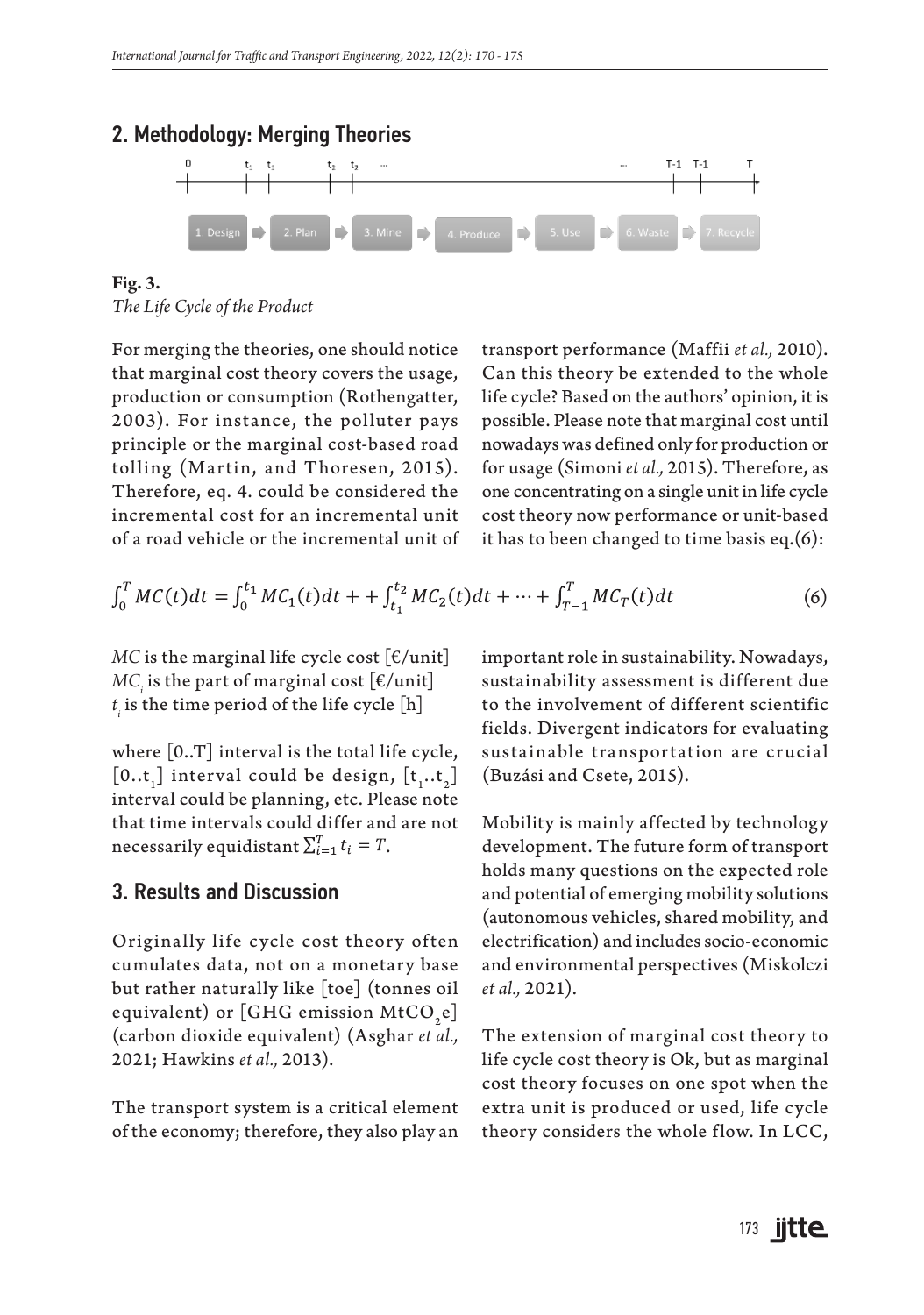one would like to compare costs based on a chosen reference year, and therefore all costs need to be adjusted to that year when making the comparison. This is done by using the discount factor. Therefore, eq. (6) is modified with a discount rate as follows eq. (7):

$$
\int_0^T \frac{MC(T) dT}{(1+r)^T} \n= \int_0^{t_1} \frac{MC_1(t) dt}{(1+r)^{t_1}} \n+ \int_{t_1}^{t_2} \frac{MC_2(t) dt}{(1+r)^{t_2-t_1}} + \cdots \n+ \int_{T-1}^T \frac{MC_T(t) dt}{(1+r)^{T-(T-1)}} \n(7)
$$

 $\int_0^T \frac{MC(T) dT}{(1+r)^T} = \int_0^t \frac{MC_1(t) dt}{(1+r)^{t_1}} + \int_{t_1}^t \frac{MC_2(t) dt}{(1+r)^{t_2-t_1}} + \cdots + \int_{T-1}^T \frac{MC_T(t) dt}{(1+r)^{T-(T-1)}}$ 

where: *r* is the discount rate;  $T_i$  is the discount period.

## 4. Conclusion

Finally, the authors find the extension possibility of marginal-cost theory. This solution is to separate or divide the whole process into subprocesses and describing their cumulative effect. This can be accomplished by cumulating the marginal costs of subprocesses. Until nowadays the marginal cost is considered in transport sector mostly in usage part. Life cost estimation is rarely used due to its extreme data requirement. By merging these theories, the data required can be divided to find more precise estimations. Therefore, the algebraic merging can be described by Eq. 8:

$$
\lim_{\substack{\Delta q \to 0 \\ t_i \to 0 \\ t_i \to 0}} f_{t_i}^{t_j} \frac{\frac{\Delta TC(q,t)}{\Delta q}}{(1+r)^{t_j-t_i}} = \text{LCC}
$$
\n
$$
\lim_{\substack{\Delta q \to 0 \\ t_i \to 0 \\ t_j \to T}} f_{t_i}^{t_j} \frac{\frac{\Delta TC(q,t)}{\Delta q}}{(1+r)^{t_j-t_i}} =
$$
\n
$$
\lim_{\substack{t_i \to 0 \\ t_j \to T}} (8)
$$

The above-described method only focuses on marginal cost theory extension to environmental life cycle theory. Further considerations should be made to ensure extension to life cycle sustainability assessment.

#### Acknowledgement

Authors are grateful for the support of the OTKA-K21-138053 Life Cycle Sustainability Assessment of road transport technologies and interventions supervised by Maria Csete Szalmane.

#### References

Asghar, R.; Rehman, F.; Ullah, Z.; Qamar, A.; Ullah, K.; Iqbal, K.; ... & Nawaz, A. A. 2021. Electric vehicles and key adaptation challenges and prospects in Pakistan: A comprehensive review, *Journal of Cleaner Production* 278: 123375.